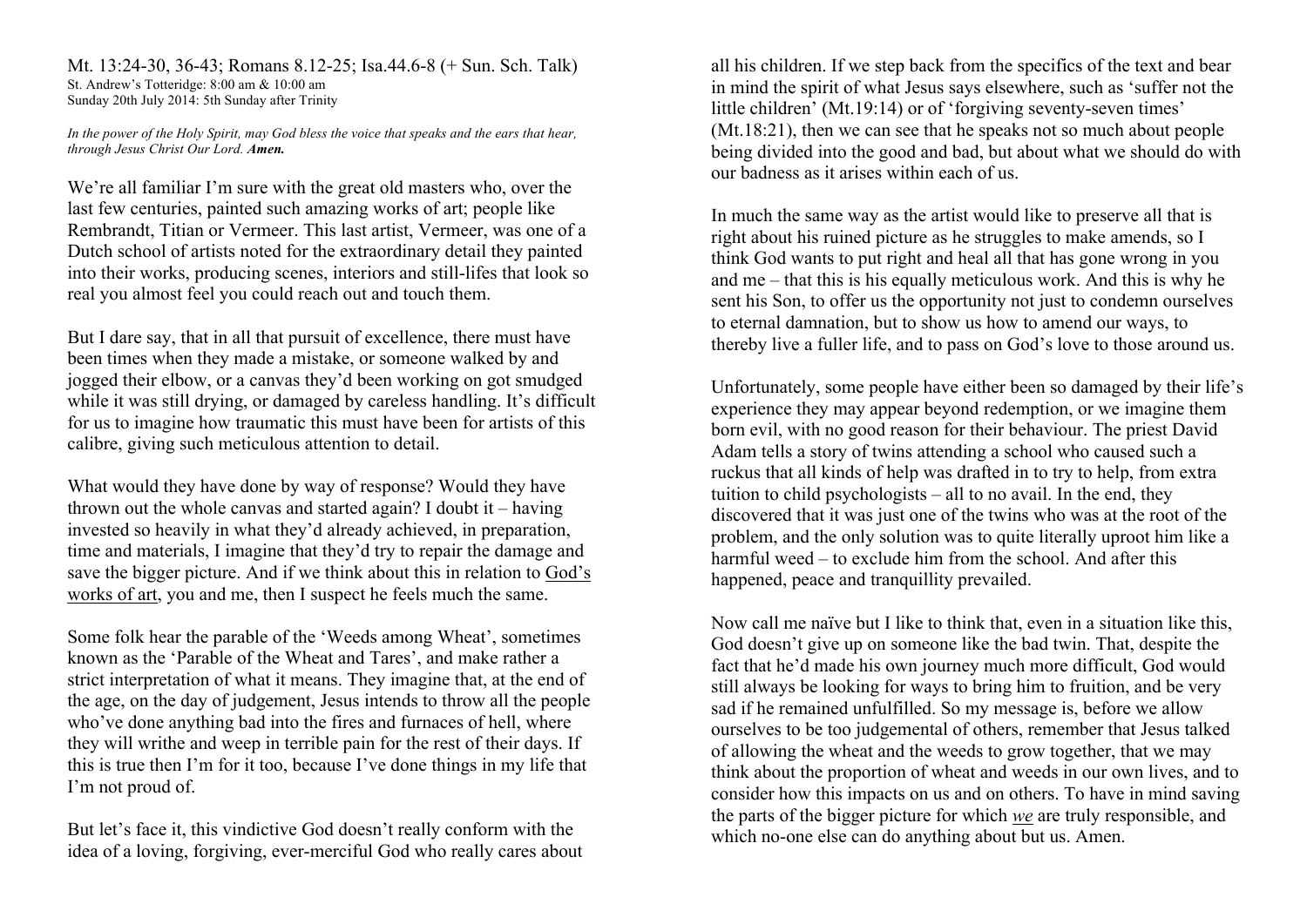## **Who, me? The call of Isaiah – A Talk for the Sunday School**

- 1. Hands up who has dreams when they are asleep? Do you remember your dreams when you wake up in the morning? Are all your dreams nice ones, or do you sometimes have bad dreams?
- 2. Now, hands up who has daydreams? You know what I mean your mum or dad or teacher speaks to you and you don't hear because you are busy thinking or dreaming about something else.
- 3. Some people believe in another type of dream, called a vision. Visions are very different, because they seem to come from outside a person, not from inside their head like day or night dreams. It's as though they are looking at a picture of something that has happened or is going to happen. Quite a few people in the Bible had visions. Today we heard about somebody in the Bible who had a vision that changed his life. This man was called Isaiah and he has a book in the Bible written about the things he said and did.
- 4. But let's begin at the beginning. Isaiah was a Jew and we think he lived in Jerusalem about 2,700 years ago – long before Jesus was born. We don't know a lot about his life, but we do know that he was married, with at least two children, and that he was a man with influence, who sometimes gave advice to the king of Israel about what he should do.
- 5. Isaiah was a religious man and he used to go regularly to the huge and beautiful Temple in Jerusalem to worship God. One day, Isaiah went as usual to the Temple and something extraordinary happened to him. Let's hear it in his own words (*read Isaiah 6.1–8).*
- 6. Isaiah had a vision that showed him how great and powerful God is and he became very frightened. He also realized how many wrong things he had done in his life, but knew that God had forgiven him. That would have been special enough, but there was something else.

*Q: Can anyone remember what God said at the end and what Isaiah answered? A: "Whom shall I send? Who will be our messenger?" and Isaiah answered, "I will go! Send me!"*

- 7. God asked who would be his messenger and Isaiah said that he would go. God wanted someone who would listen to him and tell his people what they were doing wrong and what they should do about it. He wanted someone who would give people God's message. We call a person like that a prophet.
- 8. In his vision, Isaiah heard God calling him to be a prophet God's messenger – and even though he didn't think he was good enough, he said 'yes' to God. For many years, Isaiah went on telling the people how God wanted them to live and warning them what would happen if they didn't change their wrong behaviour. His sayings were collected in a book named after him and that book is now part of the Bible.
- 9. That was all a very long time ago. What can we learn from the story of Isaiah that will help us in our own lives? I think we can learn at least two things. The first is that Christians, Jewish people and others believe that God can use all sorts of people to do his work, even people who don't think they are good enough. Isaiah didn't think he was good enough, but nearly 3,000 years later, people are still reading what Isaiah said about God. The second thing we can learn is that when we are asked to do something hard, like Isaiah was, if we say 'yes' and really do our best we can often do much more than we thought we could.

**Reflection:** Think about the things people ask you to do – your parents, your teacher, your friends. Do you say 'yes' like Isaiah and do your best to help them?

**Prayer:** Thank you that you love us and listen to us, even though we sometimes do wrong things. Help us to listen to you and to other people and to say 'yes' when we are asked to help. Amen.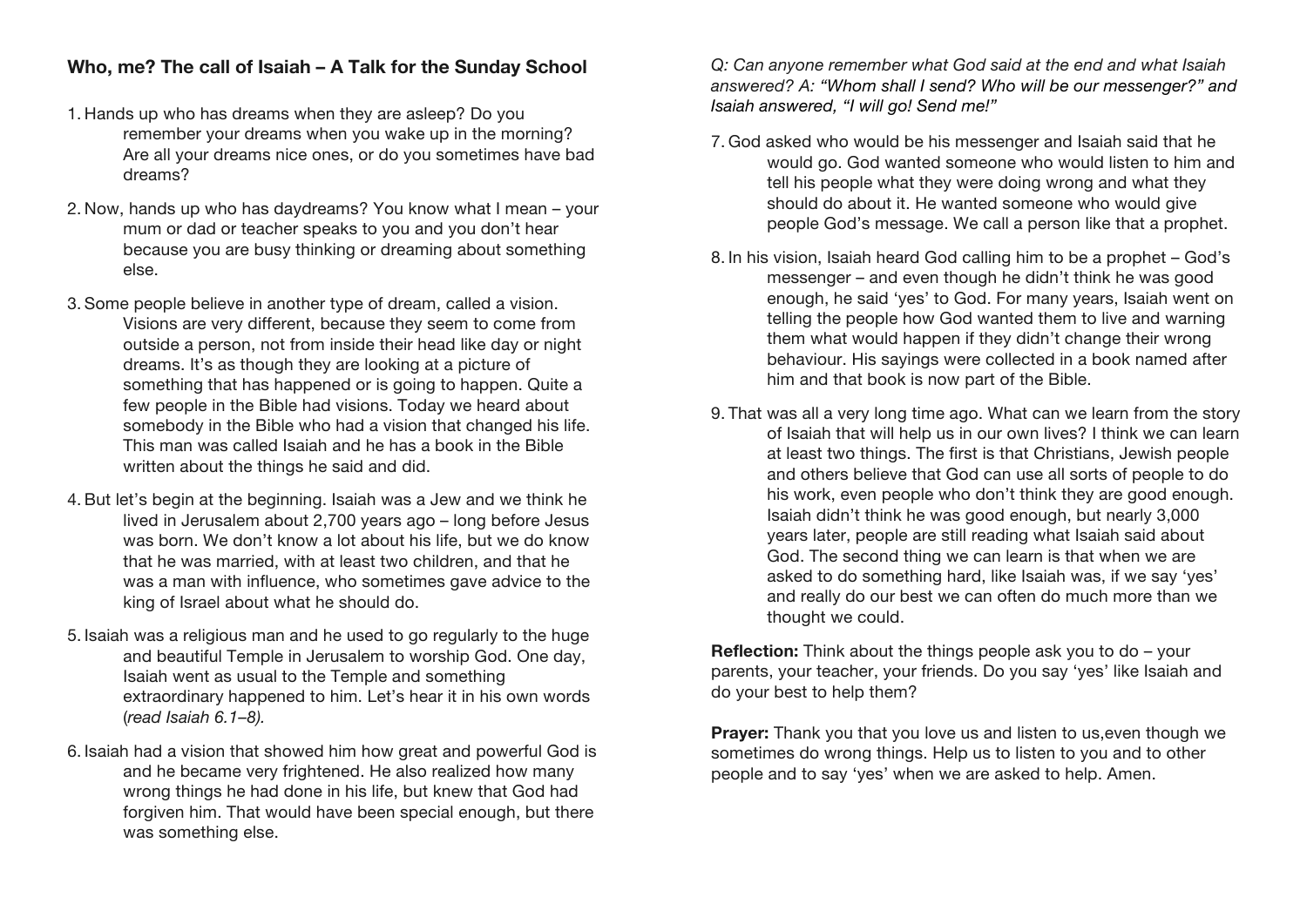## **The Parable of Weeds among the Wheat**

24 He put before them another parable: 'The kingdom of heaven may be compared to someone who sowed good seed in his field;  $25$ but while everybody was asleep, an enemy came and sowed weeds among the wheat, and then went away.  $26$ So when the plants came up and bore grain, then the weeds appeared as well.  $27$ And the slaves of the householder came and said to him, "Master, did you not sow good seed in your field? Where, then, did these weeds come from?" <sup>28</sup>He answered, "An enemy has done this." The slaves said to him, "Then do you want us to go and gather them?"  $29$ But he replied, "No; for  $\frac{1}{2}$  in gathering the weeds you would uproot the wheat along with them.  $30$  Let both of them grow together until the harvest; and at harvest time I will tell the reapers, Collect the weeds first and bind them in bundles to be burned, but gather the wheat into my barn."'

### **Jesus Explains the Parable of the Weeds**

36 Then he left the crowds and went into the house. And his disciples approached him, saying, 'Explain to us the parable of the weeds of the field.'  $37$ He answered, 'The one who sows the good seed is the Son of Man;  $38$ the field is the world, and the good seed are the children of the kingdom; the weeds are the children of the evil one, <sup>39</sup>and the enemy who sowed them is the devil; the harvest is the end of the age, and the reapers are angels.  $40$  Just as the weeds are collected and burned up with fire, so will it be at the end of the age.  $41$ The Son of Man will send his angels, and they will collect out of his kingdom all causes of sin and all evildoers,  $42$  and they will throw them into the furnace of fire, where there will be weeping and gnashing of teeth.  $43$ Then the righteous will shine like the sun in the kingdom of their Father. Let anyone with ears listen!

*The New Revised Standard Version (Anglicized Edition)*, copyright 1989, 1995 by the Division of Christian Education of the National Council of the Churches of Christ in the United States of America. Used by permission. All rights reserved.

#### **Romans 8.12-25**

12 So then, brothers and sisters, we are debtors, not to the flesh, to live according to the flesh $^{13}$ for if you live according to the flesh, you will die; but if by the Spirit you put to death the deeds of the body, you will live.  $^{14}$ For all who are led by the Spirit of God are children of God.  $^{15}$ For you did not receive a spirit of slavery to fall back into fear, but you have received a spirit of adoption. When we cry, 'Abba! Father!'  $^{16}$ it is that very Spirit bearing witness with our spirit that we are children of God,  $17$  and if children, then heirs, heirs of God and joint heirs with Christ—if, in fact, we suffer with him so that we may also be glorified with him.

18 I consider that the sufferings of this present time are not worth comparing with the glory about to be revealed to us.  $^{19}$ For the creation waits with eager longing for the revealing of the children of God;  $^{20}$  for the creation was subjected to futility, not of its own will but by the will of the one who subjected it, in hope  $21$  that the creation itself will be set free from its bondage to decay and will obtain the freedom of the glory of the children of God.  $22$ We know that the whole creation has been groaning in labour pains until now; 23and not only the creation, but we ourselves, who have the first fruits of the Spirit, groan inwardly while we wait for adoption, the redemption of our bodies.  $24$  For in hope we were saved. Now hope that is seen is not hope. For who hopes for what is seen?  $25$ But if we hope for what we do not see, we wait for it with patience.

#### **Isaiah 44.6-8**

 $6$  Thus says the Lord, the King of Israel and his Redeemer, the Lord of hosts: I am the first and I am the last; besides me there is no god. <sup>7</sup> Who is like me? Let them proclaim it, let them declare and set it forth before me. Who has announced from of old the things to come? Let them tell us what is yet to be.  $8$  Do not fear, or be afraid; have I not told you from of old and declared it? You are my witnesses! Is there any god besides me? There is no other rock; I know not one.